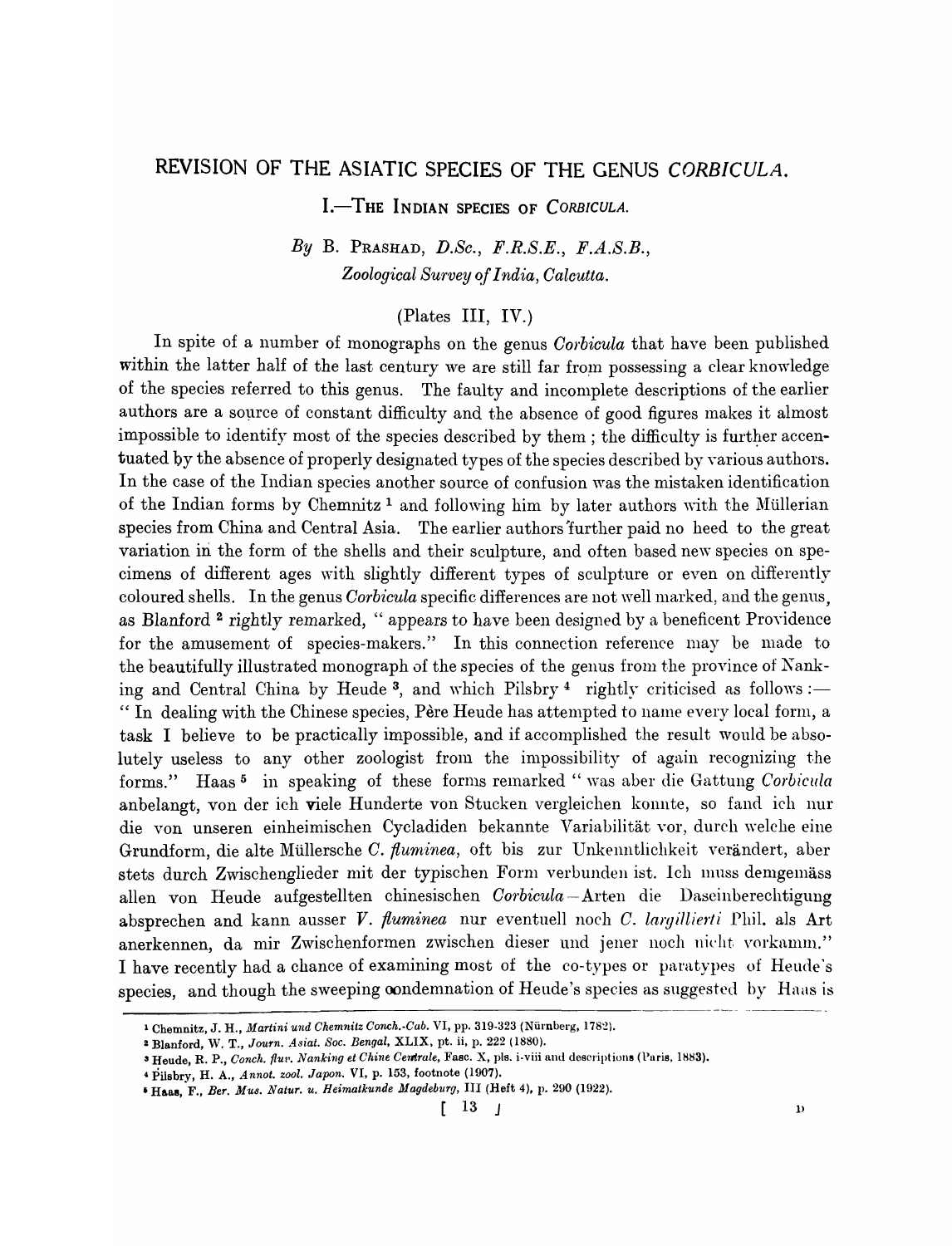not borne out by my work, there can be no question that the remarks of Pilsbry and Haas were fully justified. My results of the revision of the Chinese species will be published in a. later paper in this series.

The present communication is one of a series, the first paper of which, on the Japanese species of the genus, was published in the "Memoirs of the Asiatic Society of Bengal" in 1924.1 The delay in the publication of further parts is due to various causes, the main one of which was the getting together of sufficient fresh material and of the old collections for examination. I have now had the advantage of studying the entire collections in the British Museum (Natural History), London; Museum d'Histoire Naturelle, Paris; the Berlin Museum; Zoological Museum, Amsterdam; Stuttgart Museum; Senckenberg Museum. Frankfurt a/Main; Cambridge Museum; and, last but not least, the types in the Zoological Museum of Oopenhagen. In addition, the extensive private collections of Monsieur P. Dautzenberg of Paris were generously sent to me for study in Oalcutta. For the loans of these collections I have to thank the authorities of the various institutions for their generosity and in this connection I am indebted to Mr. G. C. Robson, Monsieur L. Germain, Dr. J. Thiele, Dr. L. F. deBeaufort and Dr. T. van Benthem Jutting, Dr. O. Buchner, Dr. F. Haas, and Dr. R. Spärck. The collections in the Indian Museum have within recent years been greatly enriched by large accessions obtained by exchange, while large series of fresh specimens have been collected from almost all parts of India, and my thanks are due to my colleagues in the Zoological Survey of India for collecting large series of specimens of the genus while out on survey work in different parts of the country.

## **Corbicula** Meg. von Miihlfeldt.

- *1774. Tellina* (in part), Miiller, *Yermo Terr. Fluv. etc.,* II, p. 205.
- *1782. Venus* (in part), Chemnitz, *Martini u. Ohemn. Oonch.-Oab.,* VI, p. 319.
- *1788. Tellina* (in part), Gmelin, *Linne's Systema Naturae* (ed. 13), p. 3242.
- *1798. Oyclas* (in part), Brugiere, *Encycloped. Method,* pl. ccci.
- *1801. Oyclas* (in part), Lamarck, *Systema. Anim. sans Verteb.,* p. 123.
- *1802. Oyclas* (in part), Bosc, *Bist. Nat. Coquille,* III, p. 35.
- *1811. Oorbicula,* Megerle von Muhlfeldt, *Mag. Ges. naturf. Fr. Berlin,* V (I), p. 38.
- *1818. Oyrena* (in part), Lamarck, *Bist. Nat. Anim. sans. Verteb.,* V, p. 522.
- 1820. *Ven1.tlites,* Schlotheim, *Petrefac.* p. 200.
- 1821. Corbicula, Férussac, *Tabl. System. Anim. Moll. etc.*, p. xliii.
- *1825. Oorbicula* (subgenus of *Oyrena)* Blainville, *Man. Malacol.,* p. 552.
- *1830. Cyrena* (in part), Deshayes, *Encycloped. Method.,* II, p. 49.
- *1830. Oorbicula,* Menke, *Synop. Method. Moll.,* p. Ill.
- *1835. Oyrena* (in part), Deshayes in Lamarck, *Bist. Nat. Anim. sans Verteb.,* VI, p. 273.
- *1843. Cyrena* (in part), Hanley, *Oat. Rec. Biv. Shells,* p. 92.
- *1846. Corbicula,* Herrmannsen, *Index Gen. Malac.* I, p. 304.
- *1847. Oorbicula,* Gray, *Proc. Zool. Soc. London,* p. 184.
- *1854. Oorbicula,* Deshayes, *Oat. Oonch. Brit. Mus.,* II, p. 220.
- *1857. Oorbicula,* Adams, H. & A., *Gen. Rec. Moll.,* II, p. 447.
- *1860. Oorbicula,* Prime, *Proc. Acad. Nat. Sci. Philadelphia,* XII, p. 267.
- *1869. Oorbicula,* Prime, *Amer. Journ. Oonch.,* V, p. 127.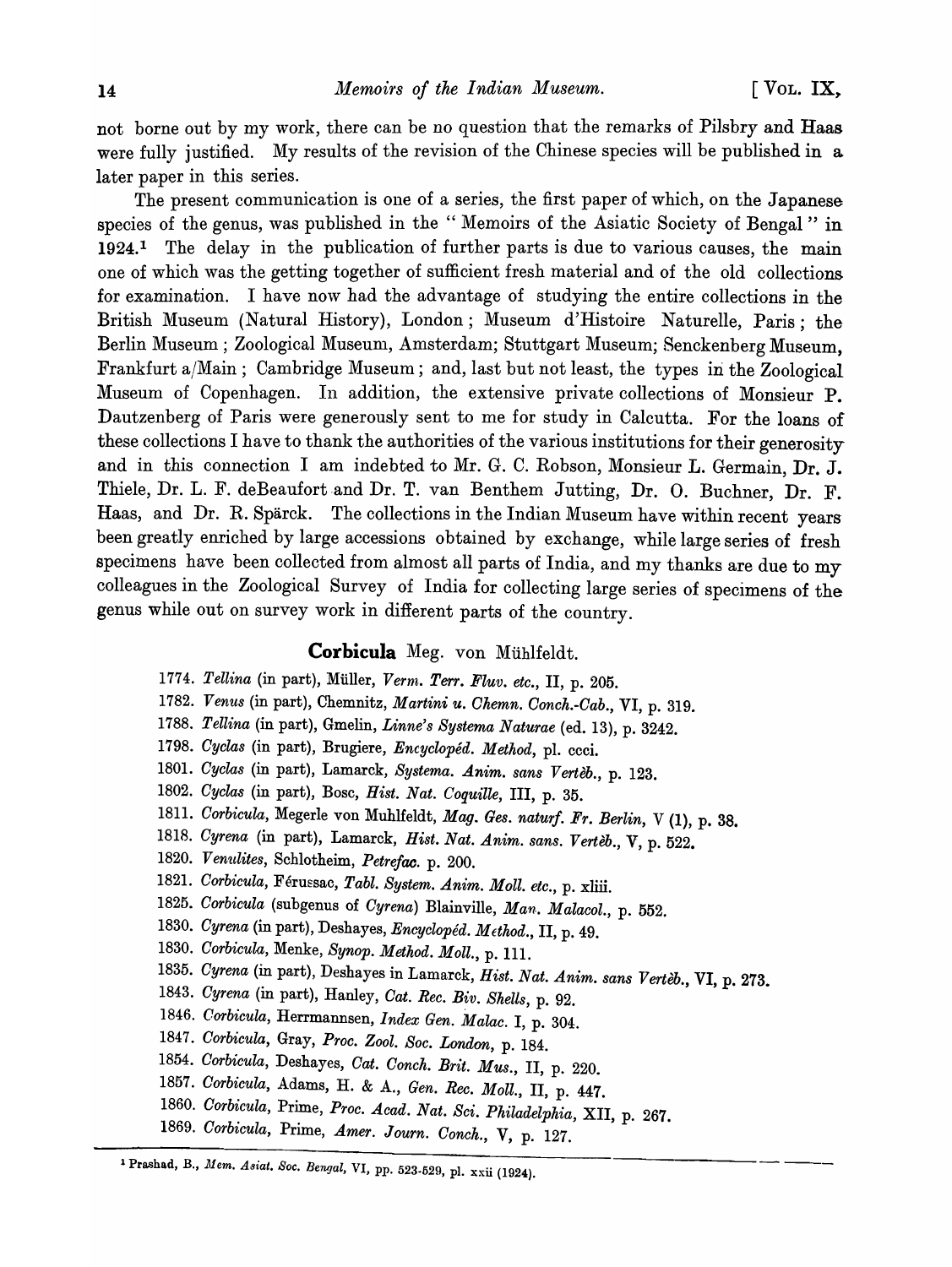- *1872. Oorbicula,* Clessin, *Malakozool. Bliitt.,* XIX, p. 160.
- *1877. Oorbicula,* Clessin, *Martini u. Ohemn. Oonch.-Oab.* (n. f.), *Oycladeen,* p.129.
- *1877. Oyrena* (in part), Sowerby, *Oonch. Icon.,* XX.
- *1884. Oorbicula,* Tryon, *Btr. Byst. Oonch.,* III, p. 185.
- *1887. Oorbicula,* Fischer, *Man. Oonchyliol.,* p. 1091.
- 1891. *Oorbicula,* von Martens, Weber's *Zool. Ergebn. Niederliind Ost.-Ind.,* IV, p. 10'3.
- *1903. Oorbicula,* Dall, *Trans. Wagner Free Inst. Sci. Philadelphia,* III, p. 1448.
- *1915. Oorbicula,* Preston, *Faun. Brit. Ind. Freshw. Moll.,* p. 210.
- *1920. Oorbicula,* Prashad, *Rec. Ind. Mus.,* XVIII, p. 209.
- *1922. 9orbicula,* Germain, *Moll. terr.fluv. Syrie,* II, p. 92.
- *1927. Oorbicula,* Pilsbry & Bequaert, *Bull. Amer. Mus. Nat. Hist.,* LII, p. 185.

The above synonymy of the genus *Corbicula* includes references to most of the important works on the genus; other references of minor importance will be found in the works eited. The genus was established by Megerle von Muhlfeldt in 18111, but, as is clear from the literature cited above, it was ignored by most workers till Férussac referred to it in 1820. It was, however, not till Gray's monumental work on the genera of Mollusca in 1847 that the genus was generally adopted.

Most of the earlier work on the genus consisted in the description of new species, and only in two cases attempts have been made to divide the species into groups or sections. 'The first of these is the work of von Martens, who when dealing with the molluscs of the East Indian Archipelago classified several of the Asiatic and Australian species of the genus into groups. The groups were based on external form and were, as he stated, "in dieser Gattung lassen sich hauptsachlich nach den aussern Umriss mehrere Artengruppen unterscheiden, welche sich in verscheidenen geographischen Gebieten wiederholen." These groups he called (i) Transversae, (ii) Tumidae, (iii) Triangulares, (iv) Subaequilaterae, and (v) Debiles. The groups run into each other and it is not always easy to assign species to the different groups. The groups are quite artificial and their definitions are not detailed enough to be of much value. It may also be noted that von Martens did not include in the above groups the large smooth-shelled form which up till now has been known as O. *woodiana* Lea which is confined to China, nor the South American Corbiculidae. <sup>2</sup>

The second attempt was that of Dall,<sup>3</sup> who in connection with his studies on the Tertiary Fauna of Florida suggested sections for both the recent and the fossil members of the genus. I will here consider only the sections suggested for the recent forms. He divided the genus *Corbicula* into subgenera as follows :— (i) the subgenus *Corbicula* for all the recent and fossil forms of the Old World, and including a fossil section-Veloritina Meek-from Bear River Cretaceous of Wyoming, North America, and (ii) the subgenus *Cyanocyclas*  Férussac for the recent forms found in Central America, Mexico and South America. The .subgenus *Corbicula,* in the case of the recent species, was further subdivided into three sections, (i) *Corbicula s.s.* with C. *fluminalis* (Müller) as its type and with the characters of

<sup>&</sup>lt;sup>1</sup> Benson's name *Corbicula* which is referred to in Chenu, *Man. Conchyliol.*, II, p. 85 (1847), and in Tryon, *Str. Syst. Conch.* III, p. 177 (1884) is apparently a *nomen nudum* and was, so far as I can find, never published. In any case it is a synonvm <>f *Cytherea* and has nothing to do with the genus under consideration.

<sup>&</sup>lt;sup>2</sup> The subgeneric name for the American Corbiculidae is Cyanocyclas Férussuo [Dict. Sci. Nat., XII, p. 280 (1818)], and not Leptosiphon Fischer or *Polymesoda* Ratinesque as suggested by von Martens (1. c. p. 111).

<sup>8</sup> Dall, W. H., *Trans. Wagner Free 1nst. Sci.,* III, pt. VI, pp. 1448·1450 (1903).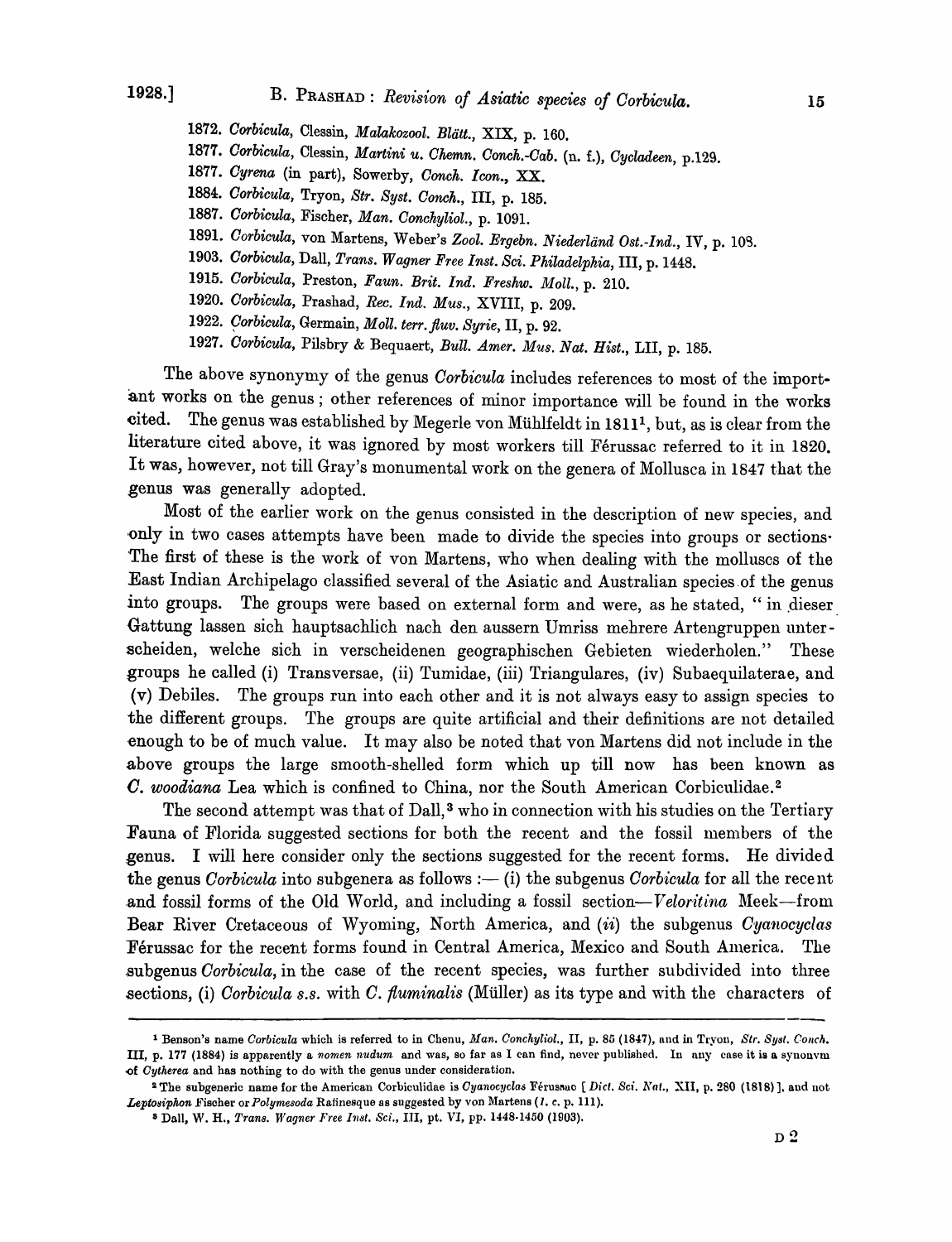the genus, (ii) *Oorbiculina* DaIl with *Oorbicula angasi* Prime as the type, and apparently differing from *Corbicula s.s.* in the very fine sculpture of the shell, the short nymphs with their opposing surfaces granulate and the very oblique cardinal teeth; the section was stated to have a wide distribution in India, Java, Madagascar and Australia; and (iii) *Oyrenodonax* Dall with *O.formosana* Dall as type, and characterized by its thin smooth shell, anterior end of the shell much larger than the posterior, and beaks situated in the posterior third. The section is monotypic and is based on a single species found at the mouth of the Tamusi River in Formosa.

In the present paper I have not attempted to refer the Indian species to any groups or subgenera, and propose leaving this over till my revision of all the Asiatic forms is completed.

The earliest reference to the Indian Corbiculas is by Chemnitz,<sup>1</sup> who in 1782 recorded under the name *Venus fluviatilis* a species from the streams of the Cormandel Coast; this, as is discussed below, is not the Mullerian *Corbicula fluviatilis,* but *C. striatella* Deshayes. I will not refer here in detail to the question of the synonymy of the Mullerian species, as I am dealing with them in another paper. It may, however, be noted that this inclusion of the Chinese species in the Indian list by Chemnitz was responsible for the greater part of the confusion in the synonymy and in our knowledge of the geographical distribution of the various Asiatic species. Philippi 2 in 1847 not only perpetuated the mistake of Chemnitz, but by his haphazard treatment of the Mullerian species introduced further confusion. Deshayes,<sup>3</sup> in 1854, was the first to describe the true Indian species of the genus. He described far too many species, a number of which have now to be included in the synonymy of his· own forms, but probably with the small amount of material before him and the tendency of the times to consider small variations in shape, form or colour as specific differences, nothing else was to be expected. Prime in the years 1860-1869 in his well-known works on the Corbiculidae4 described or figured a number of new species and collected together all the earlier references in his catalogues; unfortunately, however, the work was not critical and is not of great value. The Indian species were figured in Hanley & Theobald's Conchologia Indica<sup>5</sup> in 1875-76 and by Sowerby in Reeve's 'Conchologia Iconica'<sup>6</sup> in 1877. In 1877-78 the species were monographed by Clessin<sup>7</sup> in his work in the Conchylien Cabinet; this work is very unsatisfactory, and in spite of reference to Clessin's originals I have found it impossible in many cases to clear up some of the confusion created by him. His separate paper in 18878 on some new species is also far from satisfactory and shows a lack of critical detail. His descriptions and figures seldom tally and only in exceptional cases do the figures represent the shells figured. Blanford<sup>9</sup> in 1880, and von Martens 10 in 1899, each described a new species of *Corbicula* from the Indian area but did not deai with the other species.

<sup>1</sup> Chemnitz, J. H., *Martini u. Ohemnitz-Oonck. Oab.,* VI, pp. 319·323 (Niimberg,1782).

<sup>&</sup>lt;sup>2</sup> Philippi, R. A., *Abbild. Beschreib. Conch.*, II, pp. 75-77 (Cassel, 1847).

<sup>3</sup> Deshayes, G. P., *Oat. Oonch. Brit. MU8.,* II, pp. 223, 224 (London, 1854).

<sup>•</sup> Prime, T., *Amer. Journ. Oonclt.,* V, pp. 127-138 (1869). References to his earlier papers are included in this monograph.

<sup>6</sup> Hanley, s. & Theol;ald, 'V., *Oonch. Indic7,* pp. 55, 62, pls. exxxviii, elv (London, 1875-76).

<sup>•</sup> Sowerby, G. B., *Reeve'8 Oonch. lconica* XX, (under *Oyrena)* (London, 1877).

<sup>&</sup>lt;sup>7</sup> Clessin, S., *Martini u. Chemn. Conch.-Cab.* (n. f.) *Cycladeen* (Nürnberg, 1874-79).

<sup>8</sup> Clessin, S. *Mal. Blätt.* (n.f.) IX, pp. 67-80, pls. i, iii (1887).

<sup>&</sup>lt;sup>9</sup> Blanford, W. T., *Journ. As. Soc., Bengal*, XLIX, pt. ii, pp. 221, 222 (1880).

<sup>&</sup>lt;sup>10</sup> von Martens, E., *Archiv. Naturyesch.* LXV, p. 47, pl. iv, figs. 7-9 (1899).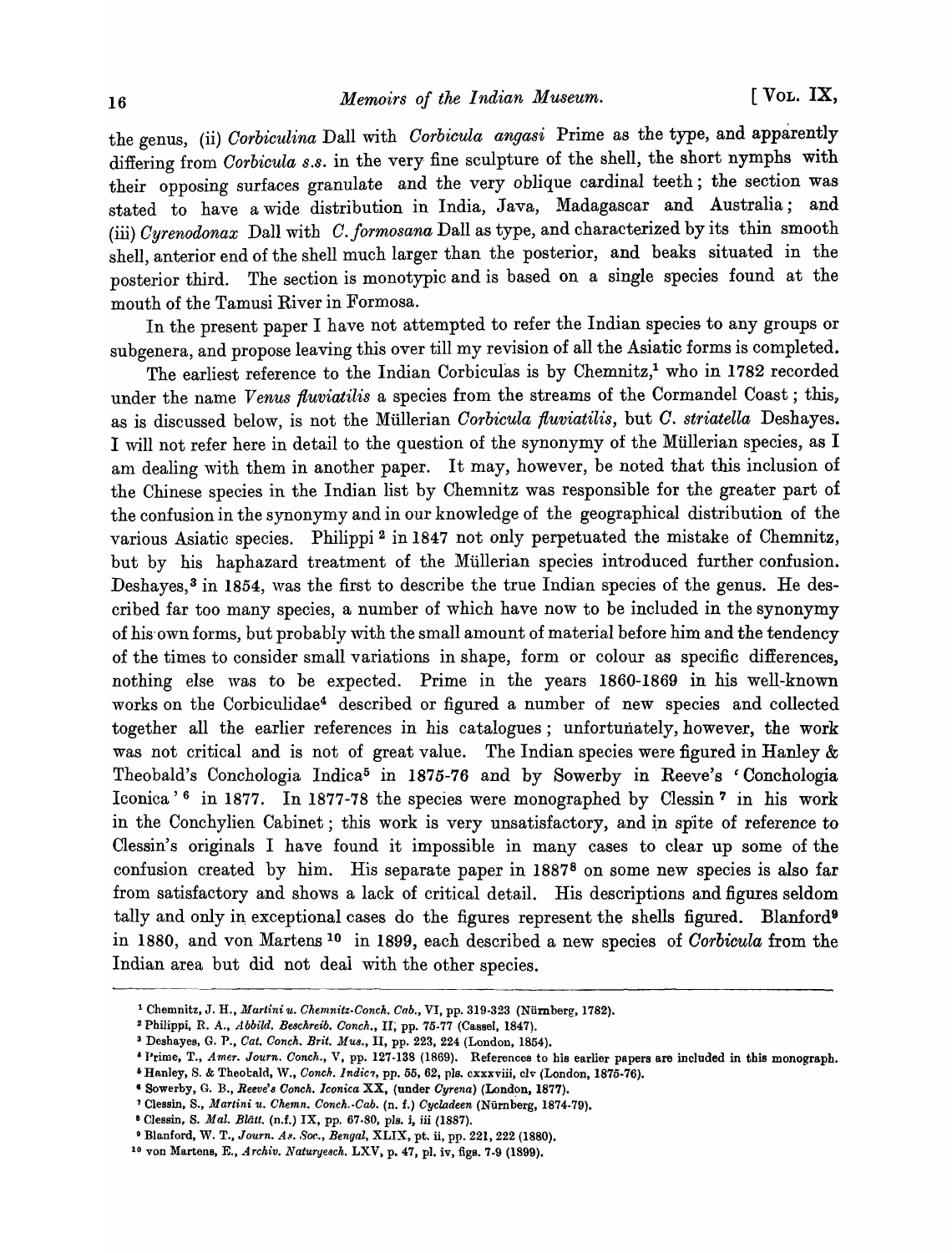Preston's<sup>1</sup> treatment of the Indian species in 1915 in the 'Fauna of British India' was no improvement, while a number of the new species of the genus described by him do' not belong to it. In his account Preston included the following 28 species from' the Indian area :-- C. *fluminalis* (Müller) with var. *holstiana* Schlesh, C. *fluminea* (Müller), C. *fluviatilis* (Milller), O. *parvula* Prime, O. *agrensis* Prime, O. *subradiata* Prime, O. *cashmiriensis*  Deshayes, O. *trigona* Deshayes, O. *striatella* Deshayes, O. *huttoniana* Clessin, O. *subnitens*  Clessin, O. *solida* Clessin, O. *nevilli* Clessin, O. *occidens* Deshayes, O. *iravadica* Blanford, *O. regularis* Prime, O. *bengalensis* Deshayes, O. *bensoni* Deshayes, O. *consanguinea* Prime, *O. sylhetica* Preston, *C. quilonica* Benson, *O. alberti* Preston, *C. inflata* Clessin, *C. pieta*  Clessin, *C. indica* Clessin, *C. regia* Clessin, *C. noetlingi* von Martens and *C. arata* (Sowerby), and in this work he did not refer to his new species O. *tribeniensis*2 which he had described in 1911.

In revising the Indian species I find that C. *fluminalis* (Müller) occurs within the limits of the Indian Empire only in Northern Baluchistan3 and may for the present account be left out of consideration; I propose dealing with it later in the account of the Palaearctic species of Central Asia, etc. The var. *holstiana* Schlesh is wrongly referred to this species; it is only \_ a synonym of the widely distributed Indian species O. *striatella* Deshayes *(vide infra* p. 19). C. *fluminea* (Müller) with C. *fluviatilis* (Müller) as a synonym is a Chinese species and does not occur in India. O. *parvula* Prime, O. *agrens'is,* Prime, O. *sub'radiata*  Prime, O. *trigona* Deshayes, O. *huttoniana* Clessin, *C. nevilli* Clessin, *C. occidens* Deshayes, *O. regularis* PIlme, *C. bengalensis* Deshayes and *C. consanguinea* Prime are synomyms of *C. striatella* Deshayes; probably *C. indica* is also to be included in the synonymy of this species *(vide infra p. 19). C. regia* Clessin is not an Indian species; it was described by Clessin from a specimen in the Paetel collection and was stated to be probably from India. Benson's original lot of this species, which I have seen, and from which Paetel's specimens came, are, however, all from Penang, Malay Peninsula. *C. quilonica* Benson 4 is not a *Corbicula* and is based on young shells of *Villorita cyprinoides* var. *cochinensis* (Hanley). In 1916 Preston5 described a new species *Oorbicula cochinens'is* from Cochin backwaters. I have examined the type and large numbers of specimens of this supposed species and find that it is based on young shells of *Villorita cyprionoides* var. *cochinensis* (Hanley). I am unable to offer any remarks about O. *alberti* Preston, O. *inflata* Clessin and *C. picta*  Clessin, as I have not succeeded in tracing the types of these species, and the descriptions and figures are far from satisfactory; the species are certainly not Indian. No reference. is necessary to Preston's *Corbicula* (Velorita) satparaensis<sup>6</sup> from the Chilka Lake, for, as the author himself later<sup>7</sup> pointed out, the species was based on worn shells of *Meretrix casta* (Chemn.).

In the following account I describe three new Indian species as *C. annandalei, C. assamensis and C. peninsularis, and recognize as valid C. striatella Deshayes, C. cashmiriensis* 

<sup>1</sup>Preston, H. R, *Faun. Brit. Ind. Fre8hw. Moll.* pp. 210-223 (London, 1915).

<sup>2</sup>Preston, *Ree. Ind. Mus.* VI, p. 40, fig. 3 (1911).

<sup>3</sup> See Annandale & Prashad, *Rec.Ind. Mus.* XVIII, p. 58 (1921).

<sup>«</sup>Prashad, R, *Ree.Ind. MU8.* XXII, p. 116 (1921).

Ii Preston, H. B., *Ree. Ind. Mus.* XII, p. 36, figs. 12, *12a, 12b (1916) •* 

<sup>•</sup> Preston, H. R, *Bee. Ind. Mus.,* X, pp. 306, 307, figs. 22, *22a (1914-).* 

<sup>7</sup> Preston, H. B., *Rec. Ind. Mus.* XI, p. 300 (1915).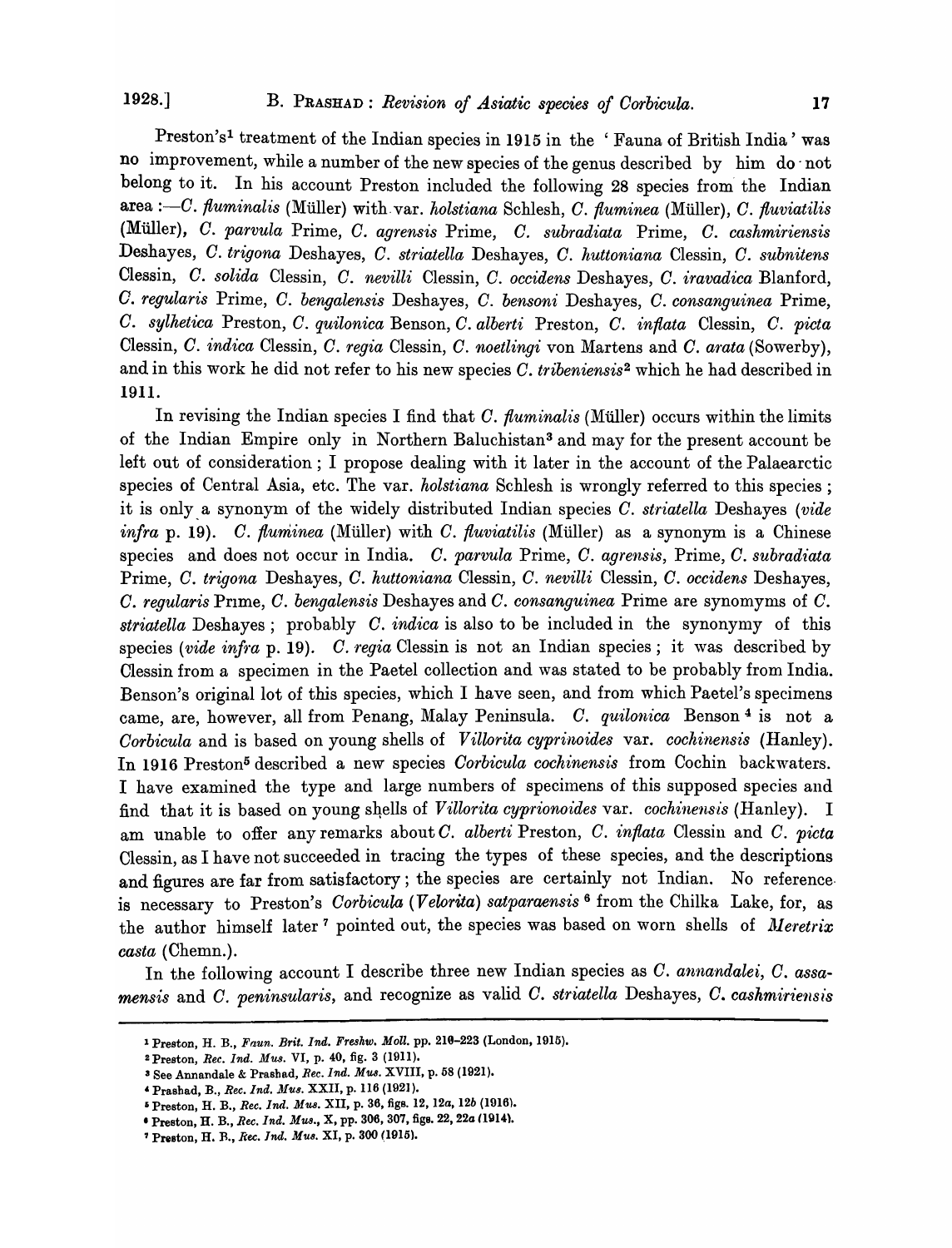Deshayes, *C. bensoni* Deshayes, *C. sylhetica* Preston, *O. noetlingi* von Martens, *O. arat6(Sower*by), *O. iravadica* Blanford, *O. solida* Clessin and *O. subnitens* Clessin fronl within the limits of India and Ceylon.

# **Corbicula striatella** Deshayes.

 $(Pl. III.$  figs.  $9-11.$ )

- 1782. Venus fluviatilis, Chemnitz (nec Müller) *Martini u. Chemn. Conch.-Cab. VI*, pl. xxx, fig. 321.
- 1854. Corbicula striatella, C. Bengalensis, and C. trigona, Deshayes, Proc. Zool. Soc. London, p.344.
- *1854. Oorbicula occidens, C. Bengalensis, C. striatella* and *O. trigona,* Deshayes, *Cat. Conch. Brit. Mus.*, II, pp. 223, 224.
- *1857. Oorbicula occidens, O. Bengalensis, C. striatella, C. trigona* and *C. rivalis* (Adams, *nee* v.d. Busch, *non* Deshayes), Adams, H. & A., *Gen. Ree. Moll.,* II, pp. 447, 448.
- 1860. Corbicula occidens, Theobald, *Cat. Rec. Shells Mus. A. S. B.*, p. 140.
- *1860. Oobicula Bengalensis, O. occidens O. rivalis* (in part), and *O. trigona,* Prime, *Proc. Acad.*  'N *at. Sci. Philadelphia,* pp. 268, 272, 273, 274.
- *1860. Oorbicula 'I'egularis,* Prime, *Proc. Zool. Soc. London,* p. 321.
- 186l. *Oorbicula parvula* 1, O. *subradiata, O. violacea* and *O. Agrensis,* Prime, *Proc. A* cad. *Nat.*  Sci. *Philadelphia,* pp. 127, 128.
- *1863. Oorbicula Ag1'ensis, O. occidens,* O. *parvula, O. regula1'is, O. striatella, O. subradiata,* O. *t'J'igona*  and *O. violacea,* Prime, *Oat. Oorb.,* pp. 3, 4.
- *1863. Cyrena occidens,* Hanley, *Photographic Oonch,* pI. vi, fig. 5.
- 1864. Corbicula striatella, C. subradiata, C. Agrensis and C. parvula, Prime, Ann. Lyc. Nat. Hist. *New York,* VIII, pp. 74-76, figs. 22-25.
- *1866. Oorbicula occidens, O. Bengalica* and *O. trigona,* Prime, *Ope cit.,* p. 220, figs. 51-53 and p. 221.
- 1867. Corbicula consanguinea, Prime, op. cit., p. 417.
- *1869. Oorbicula Bengalica, O. consanguinea, O. imperialis, O. occidens, O. parvula, O. regularis, O. striatella, O. subradiata* and O. *trigona,* Prime, *Amer. Journ. Oonch.,* V, pp. 128-137.-
- *1872. Oorbicula occidens,* Morch, *J ourn. Oonchyliol.,* XX, p. 342.
- 1875. Corbicula occidens, C. striatella, C. *Bengalensis* and *C. trigona*, Hanley and Theobald, *Conch. Ind.* pp. V, 55, 62, pl. cxxxviii, figs. 7-10, pl. clv, figs. 6, 7.
- *1876. O. agrensis, O. consanguinea, O. Bengalica, O. imperialis,* C. *occidens, C. parvula, O. striatella,*  O. *trigona* and *O. violacea,* Theobald,\_ *Oat. Land. Fresltwater Shells Brit. Ind.,* pp. 44, 45.
- *1877. Oyrena occidens,* O. *trigona, O. striatella, O. Bengalensis* and *O. regularis,* Sowerby, *Conch. Icon.* XX, pl. xi, fig. 48, pl. xiii, fig. 48b; pl. xi, fig. 43; pl. xi, fig. 49; pl. xi, fig. 50; pI. xv, fig. 76.
- *1877. Oorbicula bengalica* and *C. occidens,* Clessin in *Martini u. Ohemn. Conch.-Oab.* (n. f.) Oyeladeen, pI. 138, 139, 150, pI. xxvi, fig. 18.
- *1878. Corbicula striatella,* O. *subradiata, C. parvula, O. agrensis, 0., violacea (nee* Prime), *O. con*sanguinea, C. imperialis and C. trigona, Clessin, op. cit., I, p. 150, pl. xxxi, fig. 18; p. 167, pl. xxx, fig. 20; p. 174, pl. xxx, fig. 21; p. 174, pl. xxx, fig. 22; p. 175, pl. xxx, fig. 23 ; p. 180, pl. *xxx,* figs. 18, 19 ; p. 199; p. 203. '
- *1883. Corbicula Bengalensis, C. occidens* and *O. subradiata,* Paetel, *Oat. Oonch.,* pp. 216, 217.

<sup>&</sup>lt;sup>1</sup> Clessin's reference under this species of Philippi's [Abbild. Beschreib. Conch., II, p. 78, pl. i, fig. 7 (1846)] in Martini u. *Ohemn. Conch. Cab.* is certainly incorrect; the description and figure in Philippi's work are of *C*. *pusilla Parreyss.*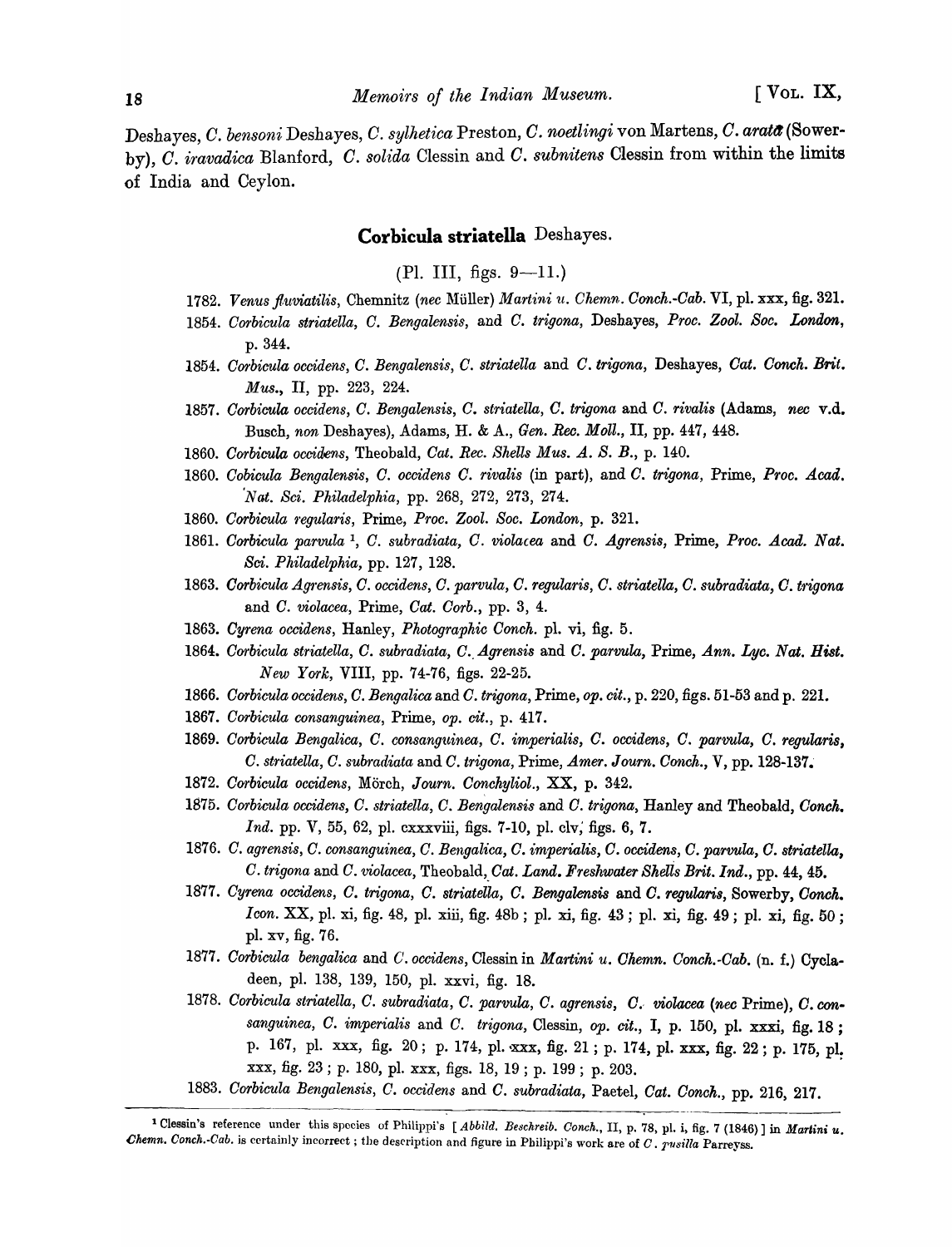- *1887. Oorbicula nevilli* and *O. huttoniana,* Clessin, *Mal. Blatt.* (n. f.) IX, pp. 70, 71 ; 77, 78; pI. ii, fig. 5 ; pI. iii, fig. 5.
- *1890. Oorbicula Bengalica, O. consanguinea, O. imperialis, O. occidens, O. parvula, O. secaduilabris,* l *O. striatella* and *O. subrcdiata,* Paetel, *Oat. Oonch. Samm.* III, pp. 100-104.
- 1908. C. fluminalis Müll. var. holstiana, Schlesh, *Rec. Ind. Mus. II*, p.108.
- *1915. Oorbicula parvula, O. agrensis, O. subradiata, O. trigona,* O. *striatella, O. huttoniana, O. nevilli,* O. *occidens, O. regularis, O. bengalensis,* O. *consanguinea* and *O. alberti,* Preston, *Faun. Brit. Ind. Freshw. Moll.,* pp. 212-220.
- 1921. *Corbicula occidens, C. striatella and C. subradiata, Prashad, Rec. Ind. Mus., XXII, pp. 612-*614, fig. 32.

The above synonymy<sup>2</sup> is based on a careful examination of the types or authentically named specimens of the various species, and very large series of named and unnamed shells in the Indian Museum and other collections. In a few cases only, where it has not been possible to secure the types or authentically named material, I have had to rely on the figures and descriptions of these species.

The species has a very wide distribution and the shells from different areas appear very different in shape. It is this variation in form and shape, which changes to some extent with the age of the specimens, that is responsible for the large number of so-called distinct species included in the synonymic list given above. Various species, like *C. agrensis* Prime, *O. subradiata* Prime, *O. bengalensis* Deshayes, *O. parvula* Prime, *O. violacea* Prime, *O. nevilli* Clessin and *O. huttoni* Clessin, are all based on young shells of different ages, while C. *occidens* Desh., *O. trigona* Desh., *O. consanguinea* Prime; and *O. regularis* Prime appear to have been described from shells which only differ slightly in shape.

*C. fluminalis* (Müller) var. *holstiana* Schlesh also appears to me to be based on large sized specimens of this species. I have not been able to examine any named material of this variety, but specimens from the type-locality and other parts of the North-West Frontier Province, which I have seen, are all true *O. striatella.* 

The species may be redescribed as follows :-

Shell thick, of large size, triangular-ovate in young to almost ovate-rounded in full-grown shells; of a shining lemon yellow colour in young; full-grown shells are much darker and often brownish. Upper margin arched, much more so anteriorly than posteriorly; this becomes specially marked in full-grown specimens; anterior side more produced than the posterior, regularly rounded; posterior side broadly rounded in young shells, distinctly truncated in full grown specimens. . Shells somewhat tumid with prominent umbones which appear very marked in older shells. Surface glossy with raised, concentric and regular ridges ; in full-grown shells the ridges on the posterior part of the shell become indistinct. Hinge strongly developed; anterior cardinals longer and more arched than the posterior;

<sup>&</sup>lt;sup>1</sup> Benson did not describe any species under this name, but I have seen specimens labelled as such and apparently distributed by Benson; they are specimens of *O. striatellu.* 

<sup>~</sup>In addition to the forms included above I am of opinion that *C. rnec1iocris* Prime which was described from specimens of unknown provenance [Ann. Lyc. N. H. New York VII, 481 (1862) and id. VIII, p. 414, fig. 68 (1867)], but later believed by Prime to have come from India *[Amer. Journ.-Conch.* V, p. 133 (1869)], is also probably synonymous with *C. siriatella.* I have seen two specimens labelled as *Corbicula indica* Clessin in Dautzenberg collection from Calcutta. The species was described by Clessin *[Martini u. Chemn. Conch.-Cab. pp. 143, 144, pl. xxv, figs. 21-23, 1877]* as from "Ost-Indien." The speoimens agree with Clessin's descriptions and figures. They are only full-grown shells of C. *striatella*. I have not succeeded in tracing the type of C. *indica* in any collection.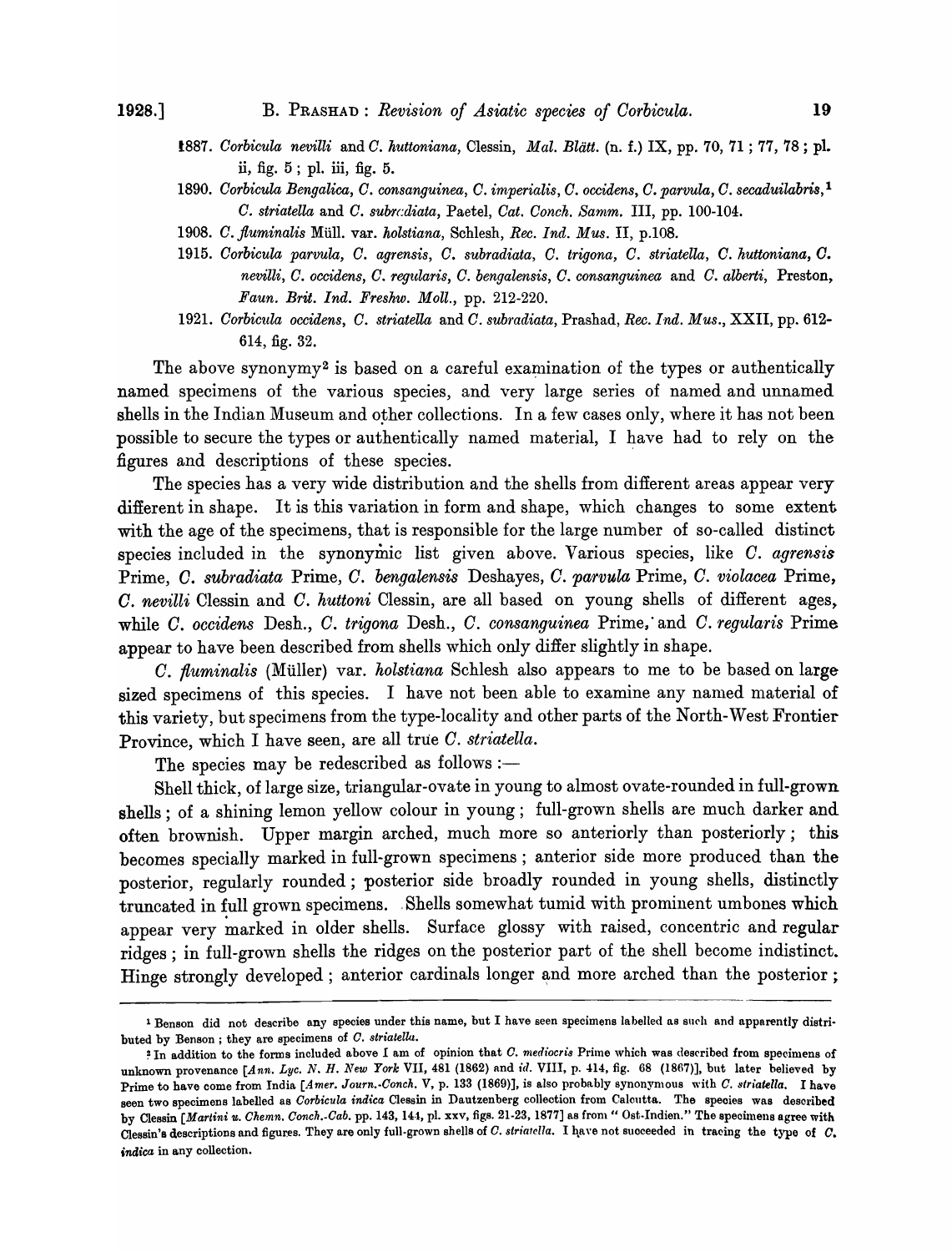nymphal area prominent, broad and distinctly roughened. Muscle scars fairly deeply impressed and impinging on the cardinal teeth; pallial line with a trace of a sinus. Interior of shell whitish or light purple in young to bluish purple in full-grown shells, somewhat irridescent. I give below the measurements of a series of large shells from Calcutta.

## *lJl easurements in millimetres.*

| Length         | $\bullet\bullet$ | $\bullet$ $\bullet$ | 36       | 33.8   | $33 - 2$ | $26 - 5$ | 25.8 |
|----------------|------------------|---------------------|----------|--------|----------|----------|------|
| Maximum height |                  | $\ddot{\bullet}$    | $33-3$   | $31-5$ | 31.3     | $24 - 2$ | 23   |
| Thickness      | $\bullet\bullet$ | $\cdot$ .           | $21 - 7$ | 21     | 19.5     | 16       | 14.7 |

*Distribution.-This* is the commonest Indian species of the genus and occurs practically all over India, from Peshawar in the north to Pondicherry and lower down south in the Madras Presidency and from Sindh in the north-west to Assam!; it is also found in Burma. Deshayes's type-series consists of young shells only.

## **Corbicula cashmiriensis,** Deshayes.

# $(Pl. III, figs. 14—18.)$

- 1854. Corbicula Cashmiriensis, Deshayes, Proc. Zool. Soc. London, p. 344.
- 1854. Corbicula Cashmiriensis, Deshayes, Cat. Brit. Mus. Conch. II, p. 224.
- *1857. Oorbicula Oashmiriensis,* Adams, H. & A., *Gen. Ree. Moll.,* II, p. 447.
- *1860. Oorbicula Oashmiriensis,* Prime, *Proc. Acad. Nat. Sci. Philadelphia,* p. 269.
- *1869. Oorbicula Oashmiriensis,* Prime, *Amer. Journ. Oonch.* V, p.129.
- *1875. Oorbicula Oashmirensis,* Hanley & Theobald, *Goneh. Ind.* pp. v., 55, pI. oxxxviii, figs. 2, 3.
- *1876. Oorbieula Kashmirensis,* Theobald, *Gat. Land. Freshw. Shells Brit. Ind.,.p. 45.*
- 1877. Cyrena Cashmiriensis (in Index Cashmierensis), Sowerby, Conch. Icon. XX, Cyrena, pl. xiii, fig. 60.
- 1877. Corbicula Cashmirensis, Clessin, in *Martini u. Chemn. Conch.-Cab.* (n.f.) *Cycladeen, p.* 166, pl. xxix, figs. 17, 18.
- *1883. Corbicula Oashmiriensis,* Paetel, *Cat. Oonch. Samm.,* III, p. 100.
- *1915. Oorbicula caskmirensis,* Preston, *Faun. Brit. Ind. Freshw. Moll.* pp. 213, 214.

The name of this species has been variously spelt, but the correct name, as originally published by Deshayes, is *C. cashmiriensis*.

The description of the species by Deshayes and by Sowerby is fairly complete, and it is only necessary to add a few notes to it.

The shell is somewhat triangular, the upper margins sloping and almost straight on the two sides of the medially situated umbones, the ventral margin is evenly arched. The specimens vary greatly in form, the younger and half-grown shells are not much broader than high and the ventral margin is greatly arched, but full-grown specimens are very much broader than high, and as a result the dorsal slopes are less steep and the ventral margin is also less arcuate; the posterior side is drawn into a distinct beak which is truncated. The ribbing is very regular on the younger parts of the shell, with the ribs very prominent and regular; on the older parts of the shell, however, the ribs are more closely placed, somewhat irregular, not so raised, and are quite indistinct on the posterior beak portion of the shell. The hinge is broad and strongly developed; the nymphs are narrow and almost

<sup>&</sup>lt;sup>1</sup> The species was also recorded as *Corbiculla (sic) occidens* and *C.* ? *sp. nov.* by Dalgliesh [Journ. Bombay Nat. Hist. Soc. XVII,  $p.$  956 (1907)] from Tirhoot, Bengal.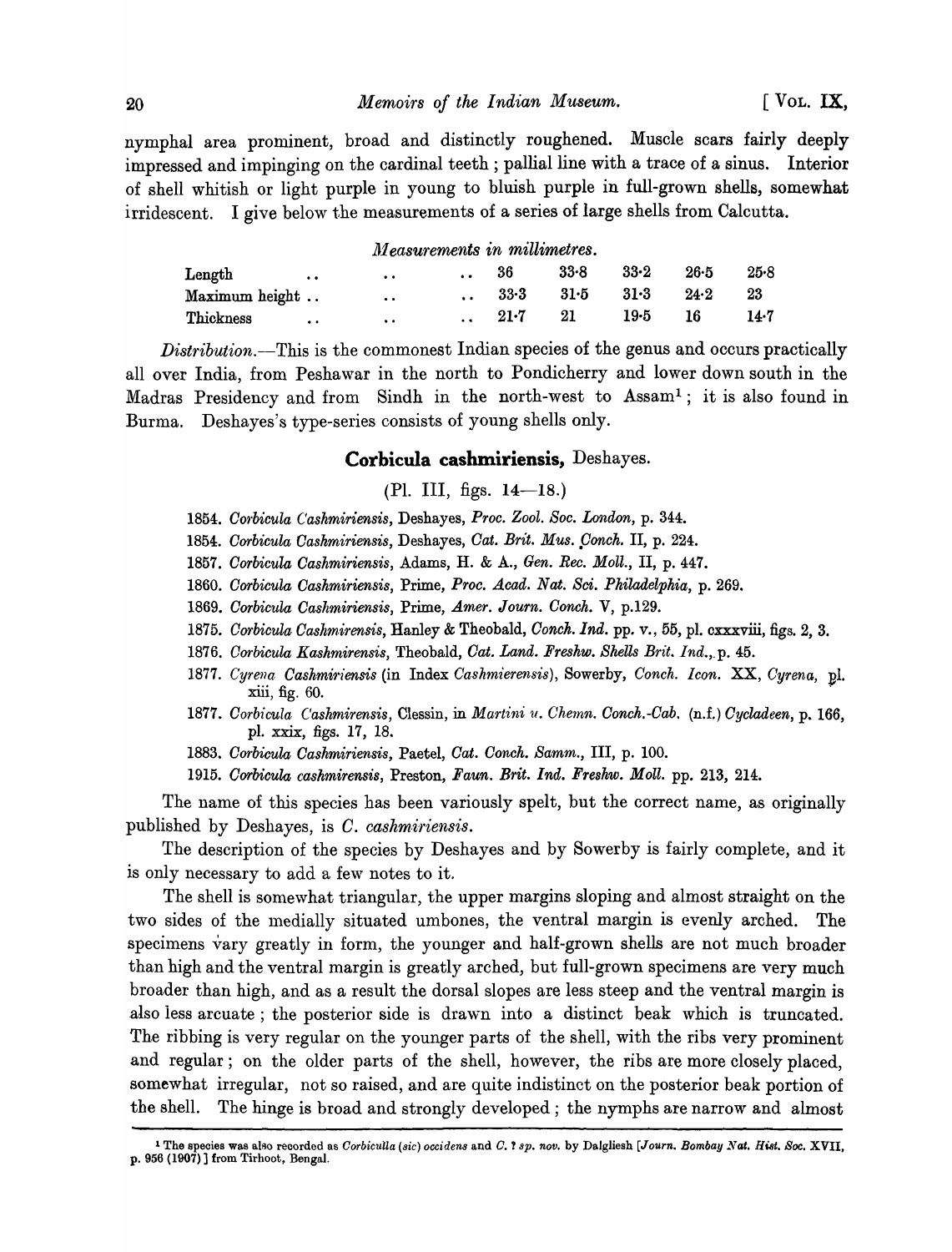smooth. The muscle scars are distinct but not deeply impressed, and the pallial line is without any sinus.

|                 |                     |      | Measurements in millimetres. |          |      |      |      |
|-----------------|---------------------|------|------------------------------|----------|------|------|------|
| Length          | $\bullet$ $\bullet$ | 42.3 | $41-6$                       | $32-1$   | 30.5 | 26.8 | 22.7 |
| Maximum breadth |                     | 33.2 | $33 - 4$                     | $26 - 4$ | 25.8 | 22.2 | 18.8 |
| Height          | $\bullet$ $\bullet$ | 25   | $22 - 2$                     | 17.5     | 15.6 | 14.4 | 17-6 |

*Distribution.*-The species is confined to Kashmir and occurs in the River Jhelum and the waters connected with it. Preston, following the notes in "Conchologia Indica," stated that the species has also been recorded from Baluchistan and Avantipura. The first record is probably based on specimens of C. fluminalis (Müller), while the second is certainly incorrect; I have not seen any specimens from Ceylon which could be referred to this species.

*Remarks.*-The species is allied to *C. fluminalis* (Müll.), but is distinguished by the umbones being much less tumid, not meeting in the middle and not curving forwards, by the different type of hinge and the form of the shell.

# Corbicula peninsularis, sp. nov.

## $(Pl. IV, figs. 13-16).$

Shell of a large size, thick, triangular-oval; of a light chocolate-brown or even darker colour; young shells much lighter, almost lemon yellow. Surface very glossy, with broad, shallow ribs concentrically and regularly arranged; interspaces very narrow, almost linear and not at all deeply impressed, scarcely distinguishable in the lunular region; escutcheon with fine ridges, almost like minute striae. Upper slope very convex; anterior margin evenly curved and only slightly projecting; posterior side drawn out into a regular beak-like structure formed by the sudden bending up of the ventral border in its posterior third and becoming almost straight before reaching the posterior side; in some specimens, particularly half-grown individuals, the beak is not' distinctly marked. Umbones prominent, tumid, somewhat curved inwards and forwards with, in fresh uneroded shells, deep ribs. Pallial line distinctly notched, much more so than in any other Indian species, muscle scars distinct, but not deeply impressed. Hinge strongly developed 'with the anterior laterals distinctly shorter than the posterior. Nacre shining white, sometimes with a bluish tinge.

## *Measurements in millimetres.*

|                 |           |                      | Holotype. |          |          |          |        |        |
|-----------------|-----------|----------------------|-----------|----------|----------|----------|--------|--------|
| Length          | $\bullet$ | $\ddot{\phantom{1}}$ | $29 - 8$  | $27 - 4$ | 26       | $23 - 5$ | $20-6$ | 19•5   |
| Maximum breadth |           | $\ddot{\phantom{a}}$ | 24.5      | 23       | $23 - 2$ | $21 - 8$ | 19•4   | $18-9$ |
| Thickness       | . .       | $\bullet$            |           | 16.8     | 15-1     | 14.2     | $13-2$ | 12.8   |

*Holotype.*—No. M  $^{12\frac{3}{2}\cdot3\cdot3}$  in the collections of the Zoological Survey of India (Indian Museum), Calcutta.

*Distribution.*—The species is represented by a good series from Bombay in the collections of the Zoological Survey of India\_ I have also examined a good series from the same place in the collections of the Museum d'Histoire Naturelle, Paris.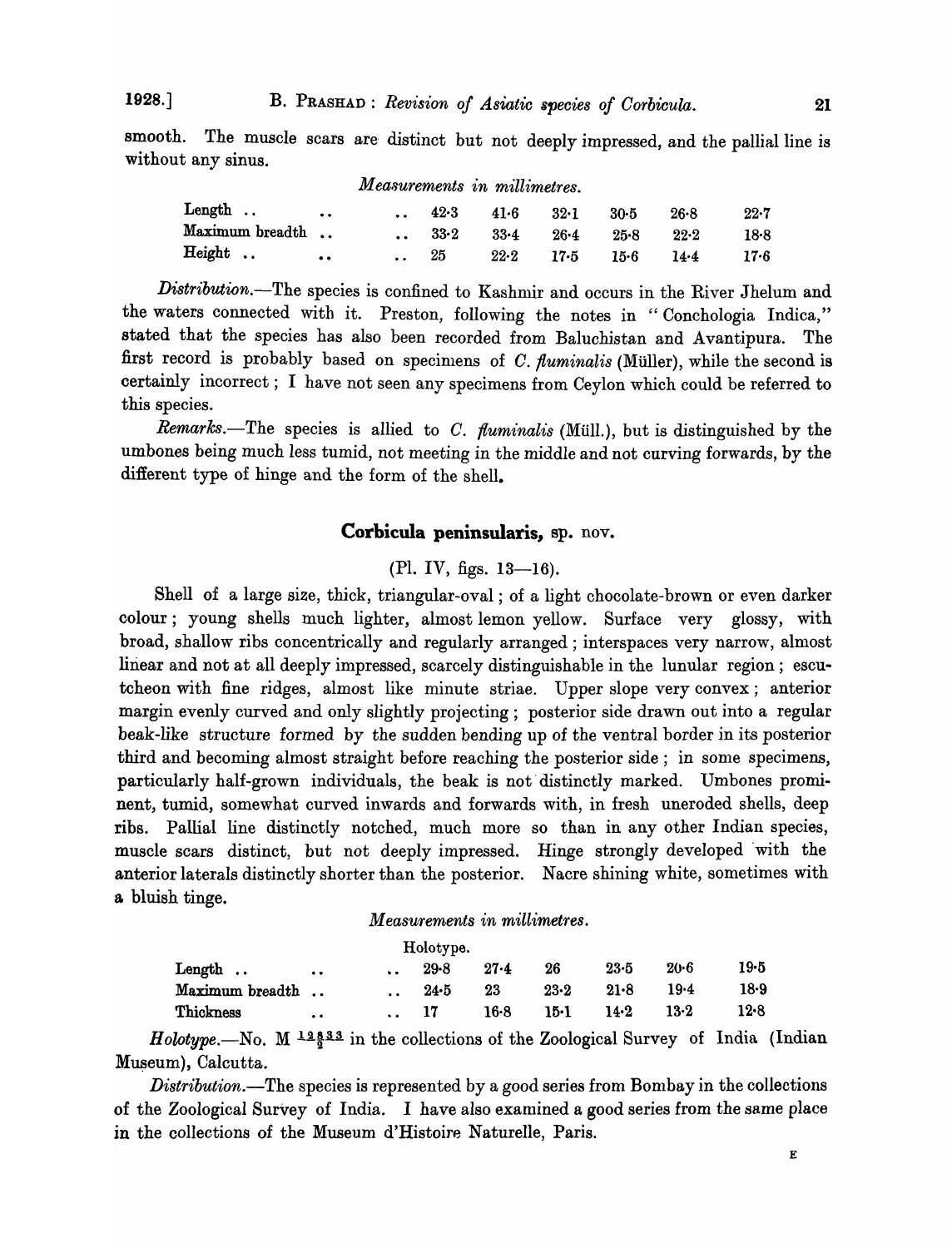*Remarks.-The* species comes near *C. striatella* Deshayes, but is distinguished by its shape, much thicker shell and sculpture.

#### **Corbicula annandalei,** sp. nov.

# (PI. IV, figs. II, 12.)

Shell rather thin, of small size, somewhat trigonal and of a shining light yellow colour, traces of brown are present on the posterior third of the shell. Upper margin sloping steeply, more so on the anterior than on the posterior side; lower margin only slightly arched; anterior side somewhat produced, narrow and regularly rounded; posterior side comparatively short, somewhat truncate but regularly curved, and not forming a beak. Umbones prominent, greatly inflated and curved forwards. The glossy surface of the shell is sculptured with very minute, regular and concentric striae; these become almost microscopic on the posterior third of the shell. Hinge very feeble, hinge-teeth normally developed; nymphs very narrow, almost smooth. Muscle scars very shallow; pallial line without any trace of a sinus. Interior of shell shining white, with traces of violet in the posterior third of the shell.

 $Measurements$  *in millimetres.* 

|                                                | Holotype. | Paratype. |
|------------------------------------------------|-----------|-----------|
| Length<br>$\ddot{\phantom{0}}$                 | 14        |           |
| Maximum height                                 | 12        | 10        |
| Thickness<br>$\ddot{\phantom{a}}$<br>$\bullet$ | 7.8       | 6.9       |

*Holotype.*—No. M.  $\frac{5253}{1}$  in the collections of the Zoological Survey of India (Indian Museum), Calcutta.

*Distribution.*-Two shells of this interesting species were collected by the late Dr. N. Annandale from Vorkalay, Tranvancore State, South India; these are the only specimens: which I have seen.

*Remarks.*—The species is quite distinct from all other known Indian species of the genus, and is easily distinguished by the thin shell, its shape and the sculpture. The hinge is also different.

# **Corbicula assamensis,** sp. nov.

# (PI. III, fig. 12).

Shell comparatively thin, of small size, ovate or triangular-oval in outline, of a shining light yellow colour with traces of light blue shining through the periostracum, posterior slope dirty yellow. Upper margin regularly arched, convex; anterior side short and rounded; posterior broad and distinctly truncate; lower margin regularly arched in the anterior twothirds after which it suddenly curves up to end in the truncated beak of the posterior side. Umbones not prominent, only slightly marked, eroded. Surface finely striated with distinct but not deep striae running regularly and concentrically. Hinge feebly developed hinge-teeth normal; nymphs narrow and almost smooth. Muscle scars distinct and fairly impressed; pallial line without any sinus. Interior of shell dirty white with distinct traces of blue.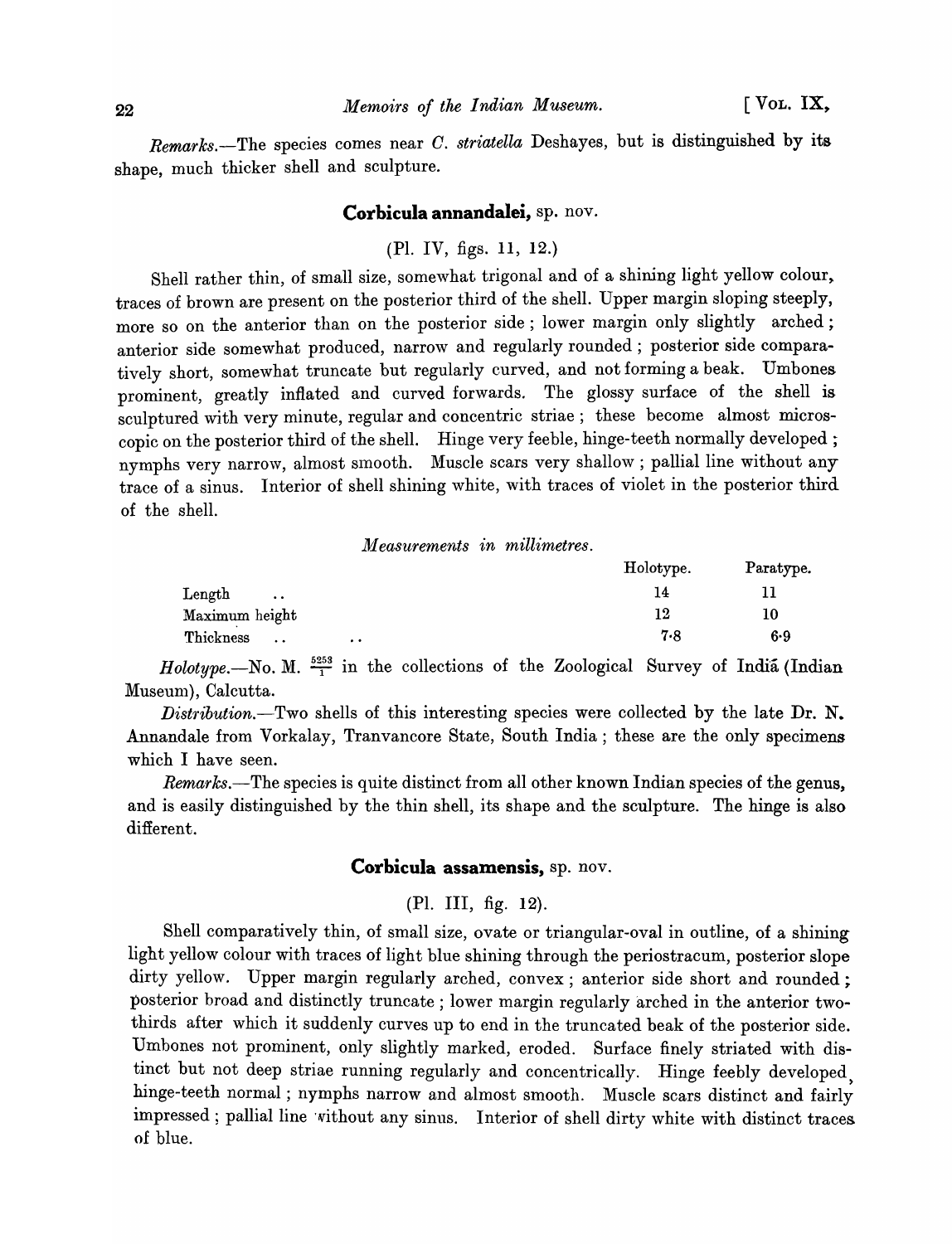|                              |                  |                                              |           |                      | Holotype.            | Paratype. |
|------------------------------|------------------|----------------------------------------------|-----------|----------------------|----------------------|-----------|
| Length<br>$\cdot$ .          | . .              | $\bullet\hspace{0.4mm}\bullet\hspace{0.4mm}$ | $\bullet$ | $\ddot{\phantom{a}}$ | $12\mathord{\cdot}2$ | 9         |
| Maximum height               | $\ddot{\bullet}$ | $\bullet$                                    | $\bullet$ | $\bullet$            | 10                   |           |
| Thickness<br>$\cdot$ $\cdot$ | . .              | $\bullet$                                    | $\bullet$ | . .                  | 6.3                  | 4.5       |

## *Measurements in millimetres.*

Holotype.-No. M.  $\frac{3986}{1}$  in the collections of the Zoological Survey of India (Indian Museum), Calcutta.

*Distribution.*—The only two specimens, which I refer to this species, are from Assam; the holotype is from Phenchoogang Sylhet, Assam, while the exact provenance of the paratype is not known.

*Remarks.-I* have carefully compared the specimens described above as *O. assamensis*  with all the known Indian species of the genus, but find them to be distinct. The species is allied to *O. striatella* Deshayes, but is distinguished by its thin shell, feebly developed sculpture, the hinge and the general form of the shell.

## **Corbicula bensoni** Deshayes.

(Pl. IV, figs.  $1-4$ .)

*1854. Oorbicula Bensoni,* Deshayes, *Proc. Zool. Soc. London,* p. 345.

- *1854. Oorbicula Bensoni,* Deshayes, *Oat. Oonch. Br:t. Mus.,* II, p. 223.
- *1857. Oorbicula Bensoni,* Adams, H. & A., *Gen. Ree. Moll.* II, p. 447.
- *1860. Oorbicula Bensoni,* Prime, *Proc. Acad. Nat. Sci. Philadelphia,* XII, p. 268.
- 1869. Corbicula Bensoni, Prime, *Amer. Journ. Conch.*, V, p. 128.
- *1875. Oorbicula Bensoni,* Hanley & Theobold, *Oonch. Ind.,* pp. v, 55, pi. cxxxviii, figs. 1, 4.
- *1876. Oorbicula Bensoni,* Theobald, *Oat. Land Freshw. Shells. Brit. Ind.,* p. 44.
- *1877. Oyrena Bensoni,* Sowerby, *Oonch. Icon.,* XX, *Cyrena,* pI. xi, fig. 44.
- *1878. Oorbicula Bensoni,* Clessin in *Mm·tini* ~(. *Ohemn. Oonch.-Oab.* (n. f.) *Oycladeen,* p.198.
- *1883. Oorbicula Bensoni,* Paetel, *Oat. Oonch.* p. 216.
- *1890. Oorbicula Bensoni,* Paetel, *Oat. Oonch. Samm.,* III, p. 100.
- 1911. *Oorbicula tribeniensis,* Preston, *Rec. Ind. Mus.* VI, p. 40, fig. 3.
- *1915. Oorbicula bensoni,* Preston, *Faun .. Brit. Ind. Fresllw. 1l1oll.,* p. 218.

Deshayes's description of this species is fairly complete, and it will be enough to refer to its distinguishing features. The shape is sub-trigonal, transversely ovate, and the thin shell with its very fine, almost microscopic striations distinguish it from all other species. All the specimens which I have examined are from the Ganges system round about Calcutta, except for a few specimens from Bhagalpore, Bihar, and one series from Chittagong, East Bengal. The species has also been recorded from the River Jumna, but I believe this to be a mistake.

Preston described some shells from Tribeni near Calcutta as a new species, *C. tribeniensis*, in 1911, but did not include it in his account of the genus in the "Fauna" Volume. I have examined the type and the cotypes and find that they are all specimens of O. *bensoni.*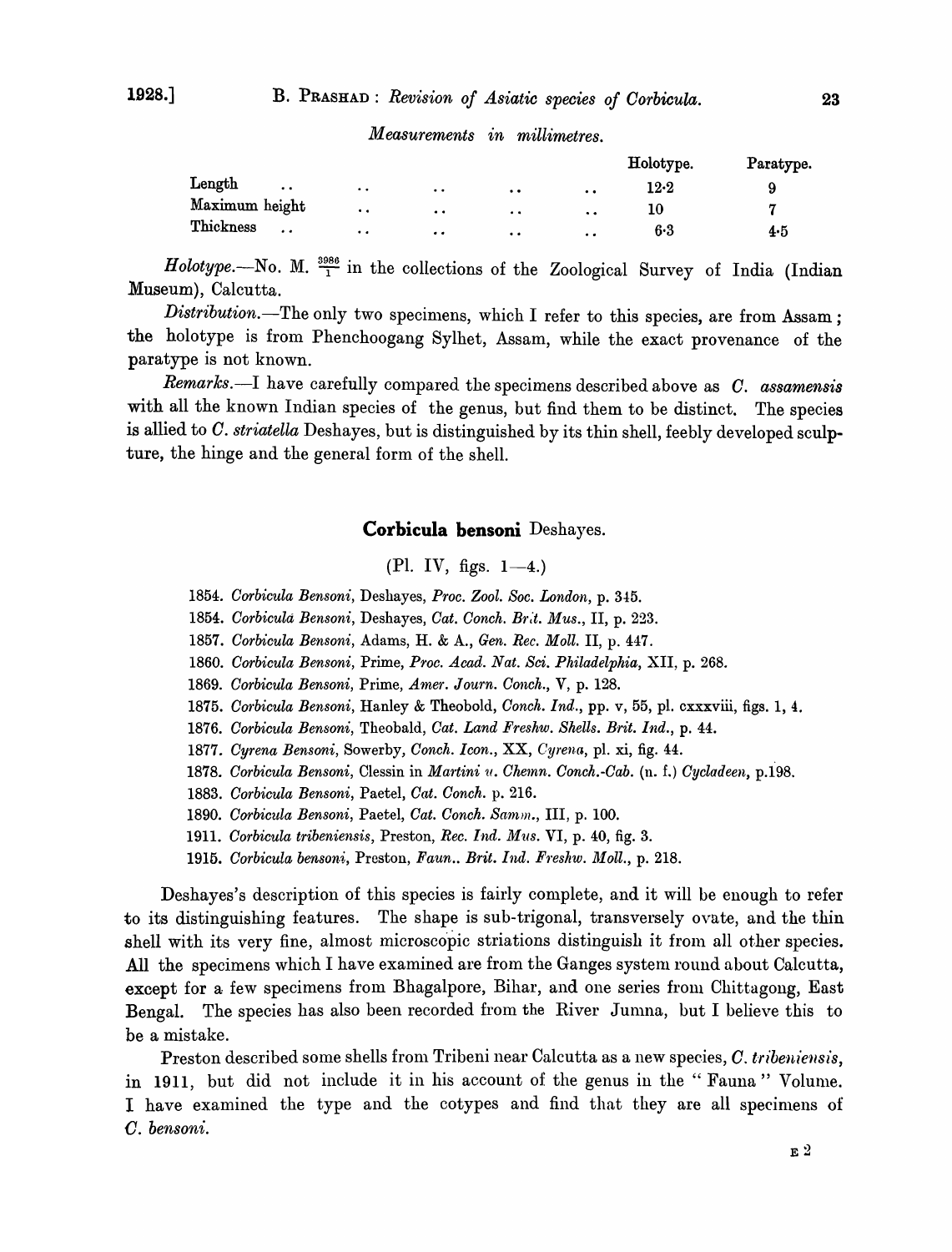#### **Corbicula sylhetica** Preston.

(PI. IV, figs. 5, 6.)

*1908. Corbicula sylhetica,* Preston, *Ree. Ind. Mus.,* II, pp. 47, 48.

*1915. Corbicula sylhetica,* Preston, *Faun. Brit. Ind. Freshw. Moll.* pp. 218, 219.

Preston's description of the species is fairly complete and I have nothing to add to it. The species is closely allied to *C. bensoni* Deshayes and *C. iravadica* Blanford, but is distinguished by the shell being almost equilateral, very tumid, rather thicker than in these two species, and the striae still more minute.

I give below the measurements *(in millimetres)* of some specimens :-

| Length          | $\bullet\bullet$ | $\cdot$ $\cdot$  |        | 11 10.3 10 |                 | - 9                       | 7.2 |
|-----------------|------------------|------------------|--------|------------|-----------------|---------------------------|-----|
| Maximum breadth |                  |                  | $11-2$ |            |                 | $9.8$ $8.7$ $8.5$ $7.3$ 6 |     |
| Thickness       | $\bullet$        | $\bullet\bullet$ | 8.8    | - 9        | $6-2$ $5-7$ $5$ |                           | 4.3 |

*Distribution.*--All the specimens of this species, which I have seen, are from Phenchooganj, Sylhet, Assam.

## **Corbicula noetlingi** v. Martens.

(Pl. IV, figs. 21-25.)

*1899. Corbicula regularis,* v. Martens *(nee* Prime), *Arch. Naturgesch.,* pp. 1, 46.

*1899. Corbicula Notlingi,* v. Martens. *Arch. Naturgesch.,* p. 47, pl. iv, figs. 7-9.

*1915. Corbicula noetlingi,* Preston, *Faun. Brit. Ind. Freshw. Moll.,* p\_ 222.

*1918. Oorbicula noetlingi,* Annandale, *Rec.Ind. Mus.,* XIV, pp. 141, 142, pI. xix, fig. 12.

The description of the species by von Martens is not complete, and his comparison of the form of the shell as " von Gestalt einer venus oder eine Tapes" is rather unfortunate. The shells are very variable in form, almost subtriangular to elongate-ovate, and have the same shape as most other species of the genus.

The species may be redescribed as follows :-

Shell elongate-ovate, sometimes subtrigonal, moderately inflated, narrowly truncate and compressed posteriorly, broadly rounded anteriorly; upper margin greatly arched anteriorly, posteriorly nearly straight and only slightly sloping; ventral margins slightly arched. Umbones prominent but not very inflated, situated in the anterior half, pointing forwards and inwards. Anterior and posterior ridges only feebly developed, neither prominent. Sculpture consisting of numerous distinctly raised concentric ridges; these become obsolete on the older parts of the shell particularly in the posterior half; the interspaces between the ridges about 3-4 times as broad as the ridges. Colour olive-yellow to brown or even black, much darker in older than in young shells. Interior purple to violet; hinge area much lighter. Pallial line and adductor muscle scars feebly impressed. Hinge teeth as in the genus, except that the anterior lateral of the right valve is greatly compressed and curved by the anterior adductor muscle scar impinging on it. Nymphs finely roughened.

#### *lYl easurements in millimetres.*

|                 |                         |                      | He-Ho.         |    | Bhakmio. |                           |                                                  | Meungyaw. |  |                                      |  |
|-----------------|-------------------------|----------------------|----------------|----|----------|---------------------------|--------------------------------------------------|-----------|--|--------------------------------------|--|
| Length          | $\bullet\bullet\bullet$ | 14.3 18.7 20.1       |                |    |          | $20-3$ $25-4$ $27-3$      |                                                  |           |  | $27.8$ 30.5 30.6 31.5 31.5 34.7 32.5 |  |
| Maximum breadth |                         | $11.9$ $14.7$ $15.3$ |                |    |          | $17.2 \t20.2 \t22.4$      | $24.2$ $24.6$ $23.2$ $24.6$ $24.6$ $26.8$ $25.7$ |           |  |                                      |  |
| Thickness       |                         |                      | $8.2$ $9.8$ 10 | 12 |          | $14 \cdot 1$ $14 \cdot 5$ |                                                  |           |  | 14.8 17.4 16.5 17.2 17.2 16.5 17.6   |  |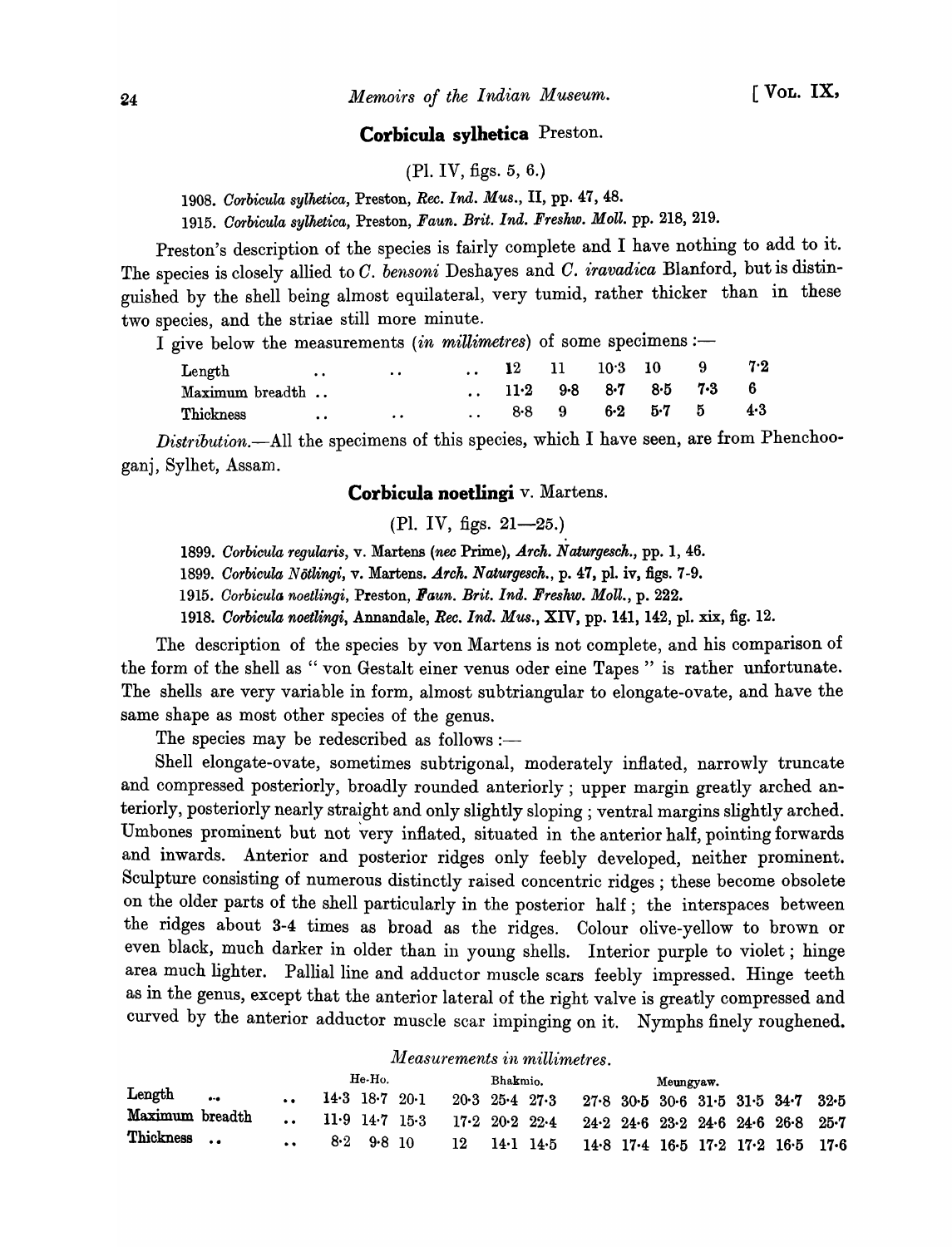1928.] B. PRASHAD: *Revision of Asiatic species of Oorbicula.* 25

*Distribution.-*The species was described by von Martens from a small pool near Hpaung in the Northern Shan States. Since then Annandale referred specimens from the Southern Shan States to the same species and I have seen a fair number of shells from other areas. The species appears to be widely distributed in the Northern and Southern Shan States, Burma.

*Remarks.*-There can be little doubt that, as von Martens pointed out, the shells of unknown provenance figured by Sowerbyl in Conchologia Iconica as *Oyrena Moussoniana* is not Deshayes's species *Oorbicula Moussoni* from Java, but it is impossible to be certain whether it is the same as was described by von Martens as *C. noetlingi* from Upper Burma. As will be seen from the synonymy given above von Martens's specimens, which he referred to C. *regularis*, are also to be included here.

## **Corbicula iravadica** Blanford.

 $(Pl. IV., figs. 7—10.)$ 

- *1876. Oorbicula Iravadica* (Blanford mss.) Hanley & Theobald, *Conch. Ind.* pp. v, 62, pI. clv, fig. 8.
- *1876. Corbicula Iravadica (=C. pisum)* and O. *pisum,* Theobald, *Oat. Land Freshw. Shells Brit. Ind.,* pp. ii, 45.
- *1880. Corbicula ira'Vadica* Blanford, J *ourn. As. Soc. Bengal,* XLIX, pp. 221, 222.
- *1889. Corbicula irawadica,* T. Canefri, *Ann. Mus. Oiv. Store Genova,* (2) VII, p. 355.

*1890. Oorbicula Iravadica,2* Paetel, *Oat. Oonch. Samm.* III, p. 102.

- *1899. Oorbicula irawadica,* von Martens, *Arch. N aturgesch.* pp. 47, 48.
- *1915. Oorbicula iravadica,* Preston, *Faun. Brit. Ind. Freshw. Moll.* pp. 216, 217.

As is clear from the synonymy given above, the species was not described by Blanford till 1880, though it was referred to in literature much earlier as O. *iravadica* and O. *pisum;*  two names under which it was indiscriminately distributed by the author. A poor figure of the species was also published by Hanley and Theobald.

The species is very variable, and following Blanford's and Nevill's manuscript names in the collection in the Indian Museum I was originally inclined to separate it into distinct forms, but intermediate forms between the two types are found in the same area. I am, therefore, of opinion that the differences are not constant and are due to local conditions and age.

Blanford's description of the species is fairly complete, but the following additional points may be noted.

The shells are equivalve, ventricose, rather thin, concentrically striated, the striae being very minute and almost miscroscopic but regular; on some shells the striae are specially developed and as a result appear like raised ribs; the arrangement of the ribs, however, is never regular, the spaces between them being of the same width; on several specimens they are absent. The umbonal region is prominent; the lunule and the escutcheon regions are distinctly marked off by a darker colour, and in the middle of the escutcheon the two valves are raised as a narrow wing. The anterior slope is only slightly arched; the lower margin is dinstinctly arcuate behind the middle; the posterior

<sup>1</sup> Sowerby, *C()'J'Wl,. Icon.,* XX, *Oyrena,* fig. 97 (1877).

<sup>&</sup>lt;sup>2</sup> In Paetel's Catalogue issued in 1873 this species is listed as *C. Blanfordi* Dkr. from Ava; this is, however, only a manuscript name.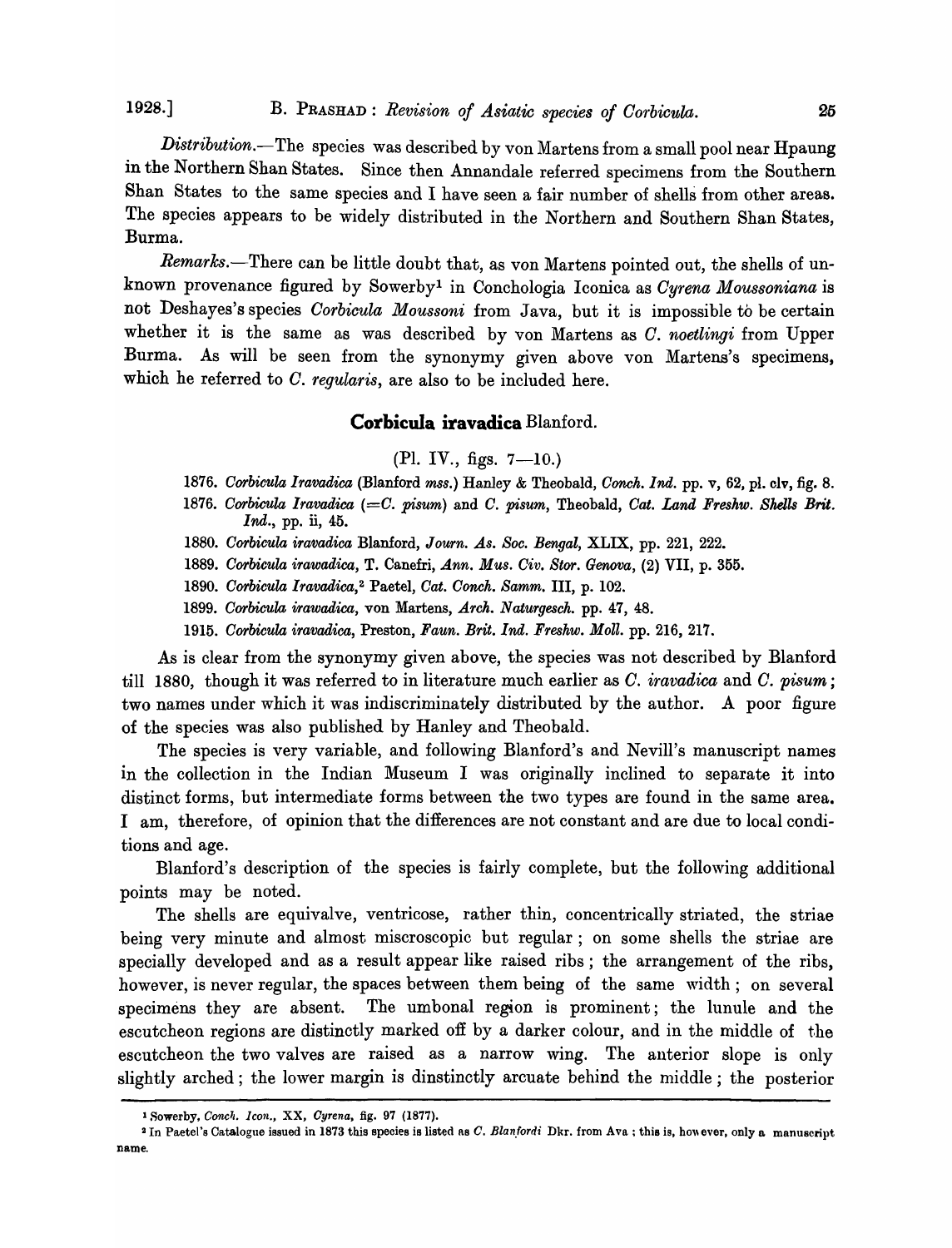margin is short and evenly arched. The nymphs are finely roughened. The ligament is very prominent.

#### *lJleasurements in millimetres.*

|                       |  | A va |                    |       |          |   |                    |                                      |     | Pegu Bhamo Thyetmyo |  |
|-----------------------|--|------|--------------------|-------|----------|---|--------------------|--------------------------------------|-----|---------------------|--|
| $\mathop{\rm Length}$ |  |      | $11.3 \t10.2 \t11$ |       | $10-4$ 8 |   |                    | $9.2 \quad 12.8 \quad 10.2 \quad 10$ |     |                     |  |
| Maximum breadth       |  | 9.1  |                    | $8-2$ | 8.3      |   | $6.5$ $7.5$ $10.5$ |                                      | 6·1 | 8.2                 |  |
| Thickness             |  | 6.5. | -6                 |       | $6-3$ 6  | 5 | $5-3$              | 7.3                                  | 6   | 5.9                 |  |

Remarks.-C. *blanfordiana* Nevill, which was never described, is also a synonym of this species All the specimens I have seen are from Upper Burma, round Ava.

## **Corbicula arata** (Sowerby).

 $(Pl. IV, figs. 17—20.)$ 

1876. Corbicula arata B (mss. name) Theobald, *Cat. Land Freshw. Shells Brit. Ind.* p. 44.

*1877. Cyrena* arata~ Sowerby, *Conch. Icon.,* XX, *Cyrena,* pI. vii, fig. 93.

*1883. Corbic'Ula arata,* Paetel, *Cat. Conch.* p. 216.

*1890. CO'rbicula arata,* Paetel, *Cat. Conch. Samm.* III, p. 100.

1915. Corbicula arata, Preston, *Faun. Brit. Ind. Freshw. Moll.* pp. 222, 223.

The description of this species by Sowerby, based on a single specimen, is not sufficiently detailed for the identification of the species and I, therefore, redescribe the species below. I have before me a specimen from the collection of the British Museum (Natural History), London, from Tenasserim labelled "Corbicula arata Benson Mss. typical-*fluminea* Müll," and three specimens belonging to the Indian Museum apparently presented by Blanford, who also sent the specimens to Hanley and from which the species was described by Sowerby.

Shell. thin, trigonal, greatly inflated, obliquely and narrowly truncate, and compressed posteriorly, extended and rounded anteriorly, upper margin greatly arched; lower margin evenly rounded in the anterior half to two-thirds, then hecoming suddenly angulated and curving up to meet the posterior side. Beaks high, inflated, situated in the anterior half, pointing forwards and inwards. Posterior ridge narrow but sharp, anterior ridge not prominent. Sculpture consisting of relatively fewer, but distinctly raised concentric ridges which become somewhat angulate in the posterior third of the shell. Colour deep shining yellow. Interior creamy white or purple in adults, young shells either creamy white or with two purplish stripes running from the umbones to the ventral margin. Pallial line and muscle scars marked but not greatly impressed. Three cardinal teeth in each valve, none of which is divided; the anteriormost of the right valve very reduced and ahnost in line with the outer anterior lateral. Right valve with 2 laterals anteriorly and two posteriorly, of these the posterior outer short and weakly developed; left valve with only a single lateral anteriorly and posteriorly; only the inner laterals of the right valve and the laterals of the left valve crenulated. Nymphs finely roughened.

## $Measurements$  *in millimetres.*

| Length<br>$\bullet$<br>$\cdot$ $\cdot$ | 18.8   | 17.9   | $12-6$ | $9 - 4$ |
|----------------------------------------|--------|--------|--------|---------|
| Maximum height                         | 15.    | - 15 - | 10·1   | 7.2     |
| Thickness                              | $11-4$ | $12-1$ | 7.8    | 5.4     |